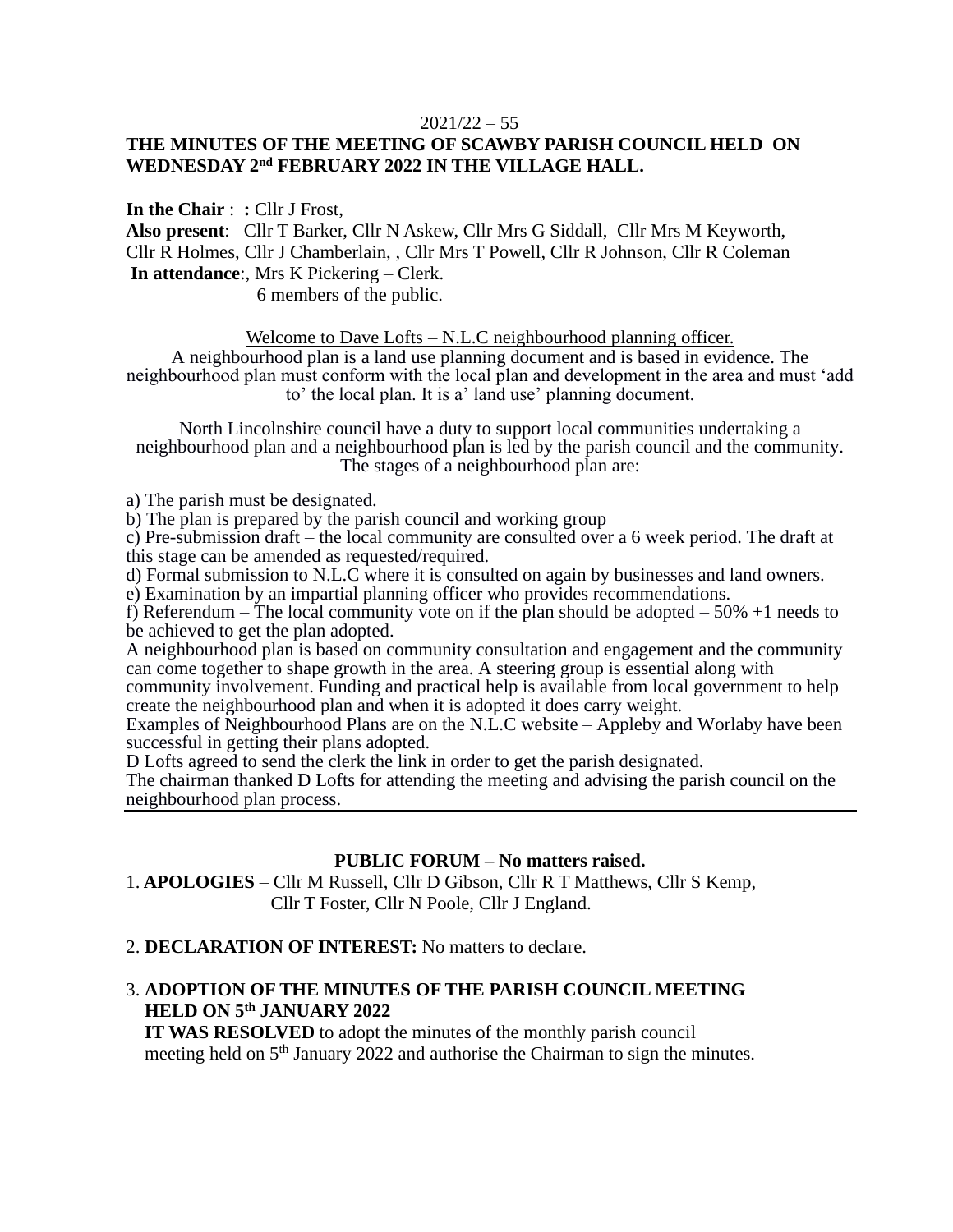## 4. **CLERKS UPDATES OR REPORTS**

- Dog/litter bins No further update from N.L.C. Clerk to contact and ask N.L.C act on the request made by the parish council some time ago.
- Footpath school to Sturton Xroads scraped back this footpath has not been scraped back to date.
- 5. **PLANNING -** Opportunity for one person from each side to state, within 3 minutes, objections/support of contested applications.
- a) Application PA/2021/2226 Planning permission to erect a two storey extension to rear of property and render external walls/facings – 43 Messingham Lane, Scawby  **IT WAS RESOLVED** to report **NO OBJECTIONS OR COMMENTS.**
- b) Application PA/2021/2269 Application to determine if prior approval is required for proposed demolition and removal of redundant buildings and industrial equipment – Centrica Brigg Power station, Scawby Brook, Brigg.

 **IT WAS RESOLVED** to report **NO OBJECTIONS OR COMMENTS.**

- c) Application PA/2022/27 Application for a non- material amendment to PA/2015/0856 namely to change the front canopy support post from full height brick to oak post supported on a brick plinth – Plot 2 , adjacent 4 Messingham lane. **IT WAS RESOLVED** to report **NO OBJECTIONS OR COMMENTS.**
- d) Application PA/2022/38 Planning permission to remove front window and replace with smaller window and door and carry pout additional alterations – 8 St Martins Crescent, Scawby.

**IT WAS RESOLVED** to report **NO OBJECTIONS OR COMMENTS.**

## 6. **TO RECEIVE REPORTS FROM PARISH COUNCILLORS/CLERK WHO HAVE ATTENDED MEETINGS, REPRESENTING SCAWBY PARISH COUNCIL.**

i) Cllr T Barker attended 2 separate remote planning training courses organised by ERNLLCA and found them very informative and worthwhile. He recommended that when these courses are held again, councillors should attend if possible.

# **7. CORRESPONDENCE**

- ERNLLCA newsletter
- ERNLLCA/NALC various information emails and training courses
- D Lofts neighbourhood plans confirming attendance at February meeting.
- Playground inspection report
- Community Grant presentation Friday  $18<sup>th</sup>$  march 11.15am.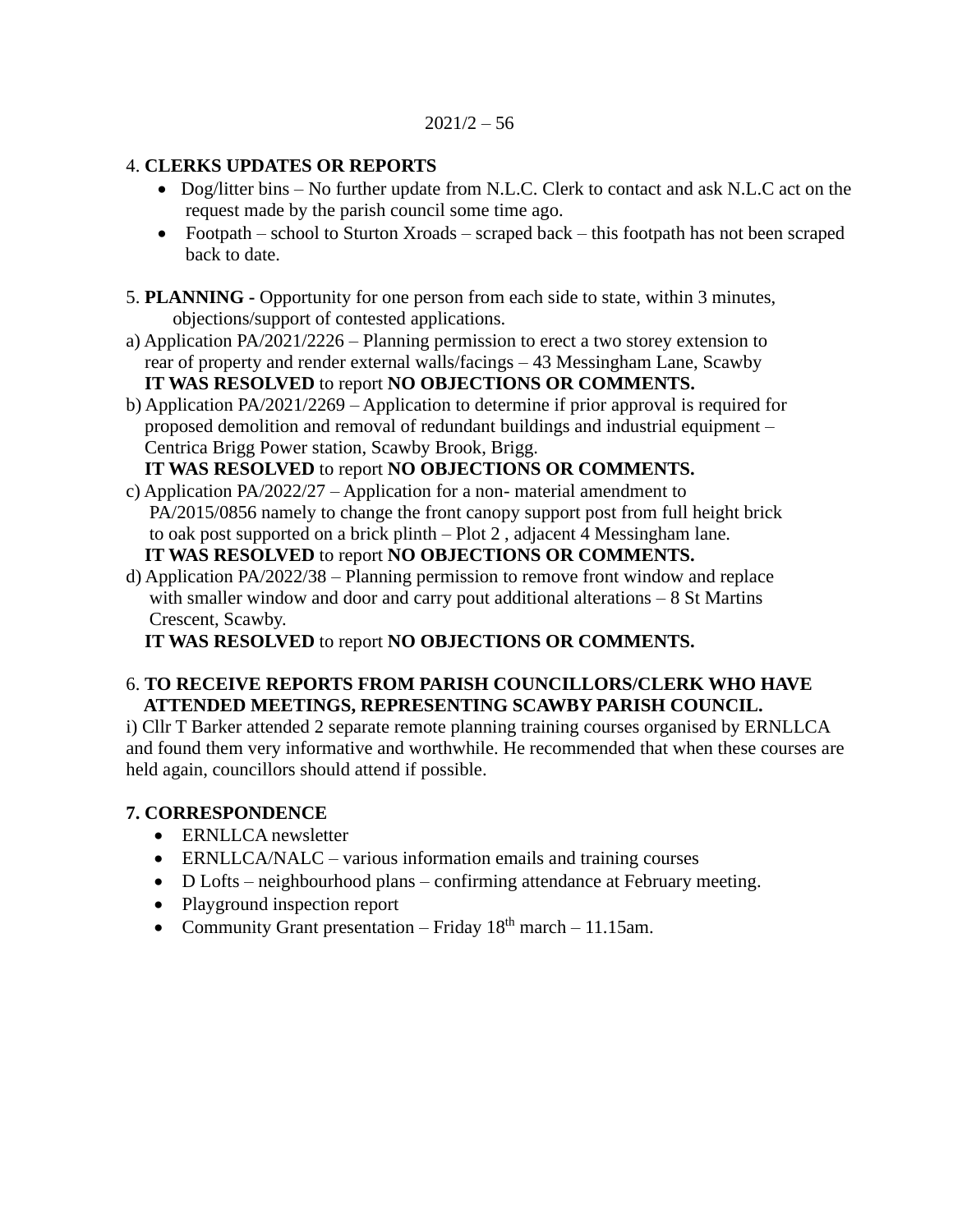|                                   | 2021/2 JI   |        |
|-----------------------------------|-------------|--------|
| 8. FINANCE                        |             |        |
| Payee                             |             | Amount |
| Clerk - Salary - January          | <b>BACS</b> | 608.83 |
| Clerk - Expenses :                |             |        |
| Stationery//photocopying $-10.82$ |             |        |
| Stamps - 9.24                     |             |        |
| Travel $-19.50$                   |             |        |
| <b>TOTAL EXPENSES</b>             | <b>BACS</b> | 39.56  |
| <b>Sissons Gardening Services</b> | <b>BACS</b> | 607.81 |
| (Monthly payment – January)       |             |        |
| Anglian Water                     | <b>BACS</b> | 27.00  |
| <b>Information Commissioner</b>   | 3552        | 40.00  |
| J Frost – Leaf Blower             | <b>BACS</b> | 103.48 |
| $A$ Sissons – general work        | <b>BACS</b> | 380.00 |
| Xero                              | DD          | 31.20  |
| Total Gas and Power - Pavilion    | DD          | 4.98   |
| Opus Energy – War memorial        | DD          | 6.11   |
|                                   |             |        |

 $2021/2 - 57$ 

## **The accounts for payment were proposed by Cllr T Powell and seconded by Cllr J Chamberlain and unanimously agreed.**

**INCOME RECEIVED :** January : VAT : 12,140.03, Pitch hire - £20.00

ii. The financial statement – The financial statement for the new financial year was discussed and transactions noted. Variances to the budget were noted – the main one being playground equipment/MUGA but this overspend was counteracted by the grant received for this project.

## 9. **POLICE MATTERS**

i) New Police matters: No new Police matters to report.

## 10. **NORTH LINCOLNSHIRE COUNCIL HIGHWAYS MATTERS**

i.To receive reports from Ridge Ward Councillors: No reports to receive.

ii. Action List: Clerk to look into an equality, inclusion and diversity policy.

iii. New Highway Matters: A resident has reported speeding issues and racing quad bikes on Kirton Road, Greetwell – turn left at the Messingham lane junction from Scawby. Clerk to ask N.L.C if 'golden rivers' can be implemented to gain data to verify the problem.

The road surface on Lidgett Close is in a very poor state of repair and needs quite urgent attention.

Community speed watch – information has been received from Ian Jickells of N.L.C indicating that perhaps the Safer Roads Humber sites (2) on Messingham lane, Scawby and in Scawby Brook could possibly be given to the community speed watch group to monitor. Clerk to liaise with the relevant officers at N.L.C to try and achieve this.

A discussion took place regarding the '20 is plenty' campaign – clerk to send a link on to councillors to watch and this will be discussed at the next meeting when the clerk may have further information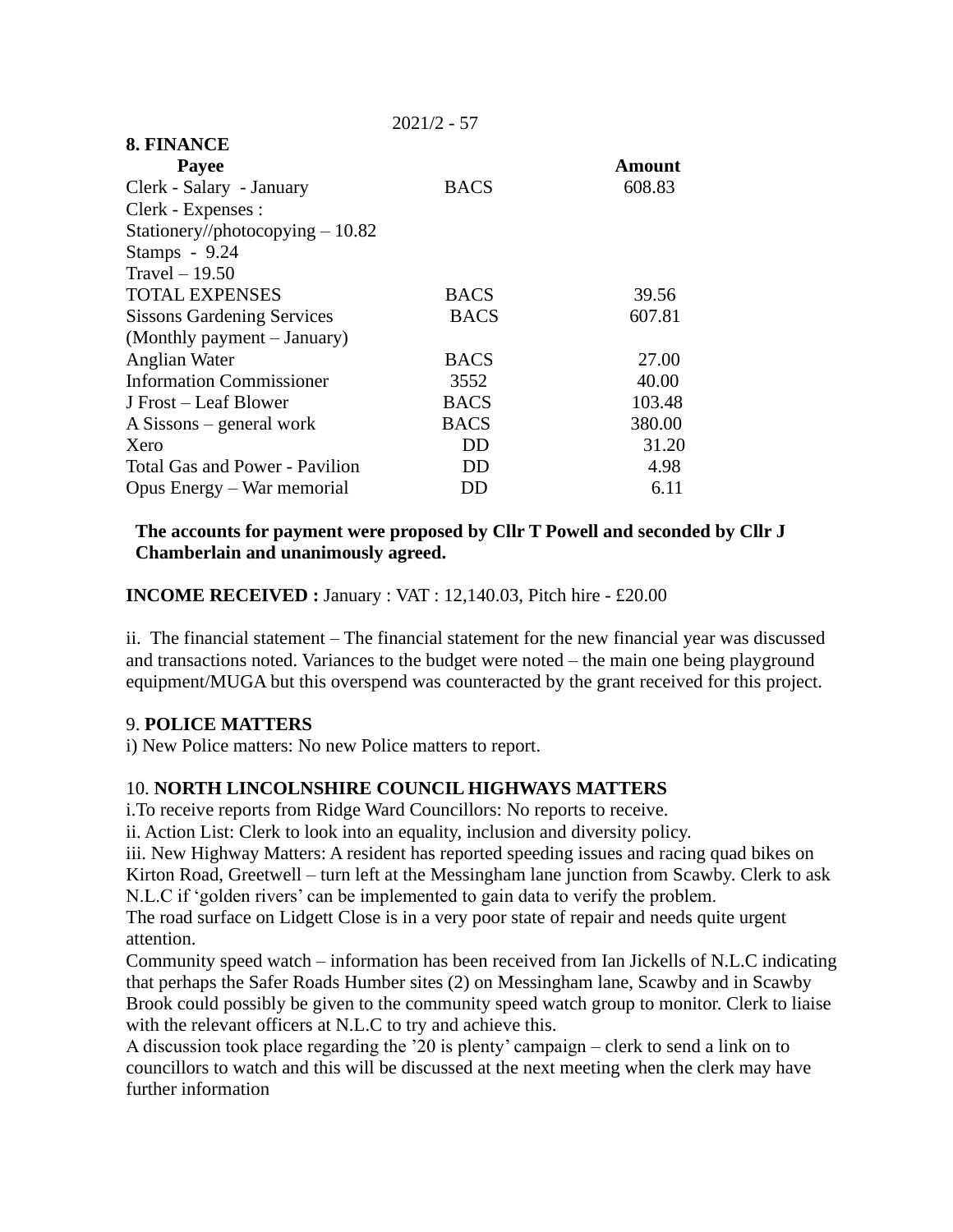#### 2021/2 - 58

#### 11. **PLAYING FIELD AND VILLAGE MATTERS**

- i. Health and safety incidents at the playing fields: No matters to report.
- ii. To receive the playground inspection report and note any actions required. It was noted that a finger plate on the zip wire needs attention – clerk to ask N.L.C to provide a quote for repair.
- iii. Mini Orchard side of the co-op Queens platinum jubilee clerk has been in contact with the community co-ordinator at the co-op and has asked her to confirm permission to plant the orchard. Still awaiting response. **IT WAS RESOLVED** to set a budget of £200 for the purchase of the trees for the mini orchard. A plaque will also be purchased to commemorate the Queens Platinum Jubilee. The clerk was also asked to enquire about the possibility of having a parish council notice board on the outside wall of the store (right hand side) for parish council notices only.
- iv. Grass verge reinstatement KCOM community grant No progress to report.
- v. Scawby Cemetery signage N.L.C have sent through a design of a sign plan to be erected at the cemetery. Unfortunately this sign did not make reference or give instructions for the cremated remains area. Cllr Keyworth has advised N.L.C that this information is essential for the new sign, Cllr Foster has followed this request up with N.L.C and the clerk will reiterate the importance of having the cremated remains area clearly signed.
- vi. Any new village matters: The sign at the Pinfold has suffered graffiti but has now been cleaned. SET have an evening in the village hall on 18/2/22 hosting the Scunthorpe male Voice choir.

SET have made a request for the use of the playing fields over the GALA weekend – it was agreed that the facilities will be free of charge to SET for the GALA weekend. The notice board at 'Olivers' has been removed and will hopefully be replaced in due course.

Cllr Johnson requested that the 'dug-out'/shelter be refurbished in time for the Queens Jubilee celebration weekend – it was agreed that it should be refurbished and painted.

Leaving Scawby village towards Broughton, the footpath is very narrow and needs scraping back.

A discussion took place regarding purchasing a 'beacon' for the Queens Jubilee celebrations. Cllr Coleman agreed to bring to the next meeting all the necessary information and it will be an agenda item for decision next month. Clerk to circulate information prior to meeting if available.

Cllr Barker advised that new photographs have been added to the BT box and Cllr Coleman agreed to put a new light in the BT box. Cllr Barker has inspected the new wetpour at the playground and it is holding up very well and very satisfactory. A discussion took place regarding having a defibrillator at the pavilion – there are already defibrillators at the school and co-op. It was agreed this would be an agenda item for discussion next month.